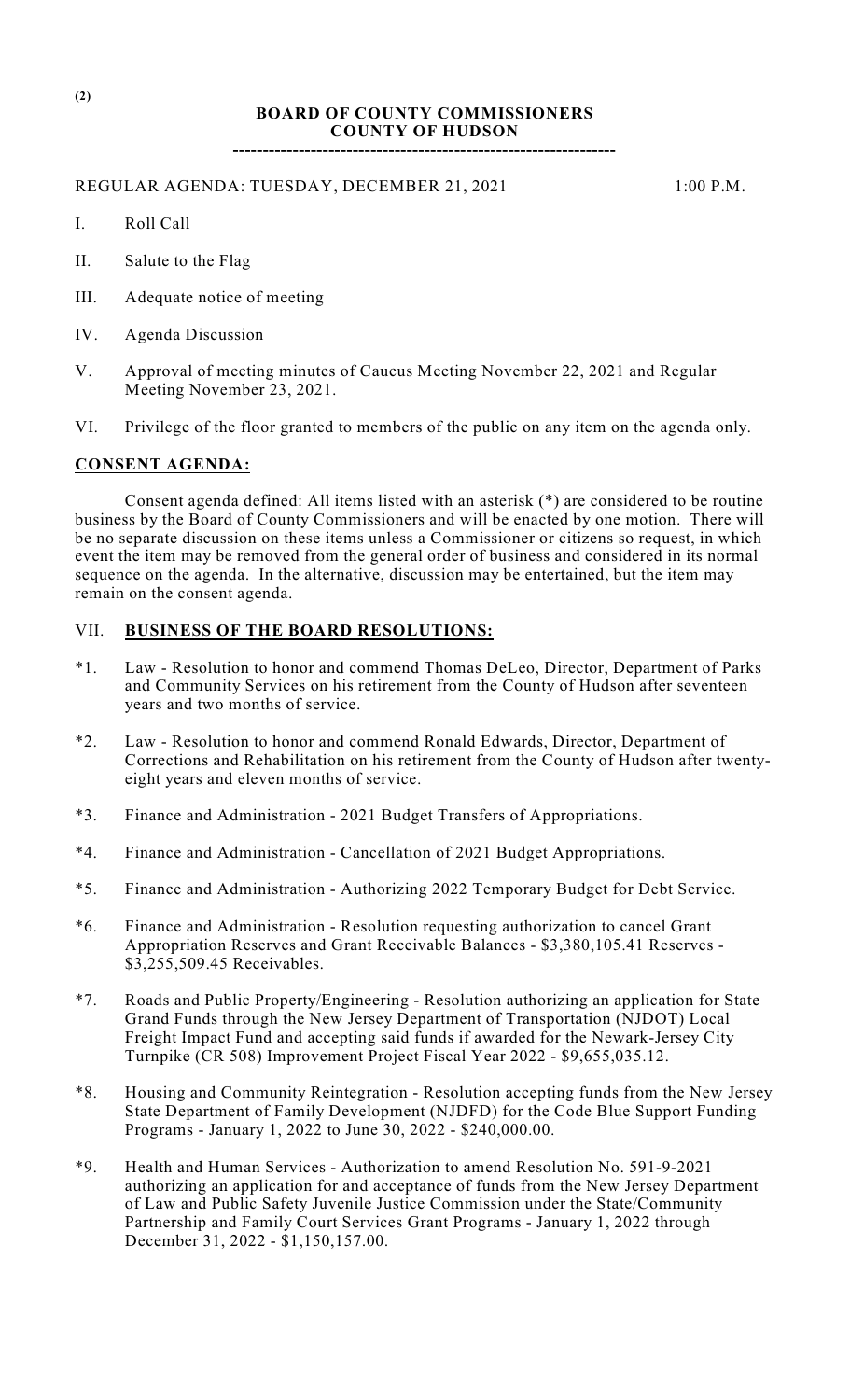- \*10. Sheriff's Office Resolution authorizing payment to Cellebrite, USA Corp., DBA Cellebrite, Inc. for the Universal Forensic Extraction Device (UFED) software package annual maintenance and support for the Hudson County Sheriff's Office - September 2, 2021 to September 1, 2022 - \$6,436.25.
- \*11. Roads and Public Property Resolution authorizing payment to U.S.A. General Contractors Corp. pursuant to a Declaration of Emergency - \$5,587.03.
- \*12. Road and Public Property Resolution authorizing payment to Pumping Services, Inc. pursuant to a Declaration of Emergency - September 1, 2021 through September 21, 2021 - \$9,630.28.
- \*13. Prosecutor's Office Resolution authorizing payment to Pen-Link, Ltd for the purchase of extended Dell warranties for the Pen-Link server and associated Network Attached Storage (NAS) for support and maintenance on behalf of the Prosecutor's Office - October 26, 2020 to October 28, 2022 - \$2,256.00.
- \*14. Purchasing Approve Purchasing Agent's award, purchases made under State Contracts:

|               | <b>VENDOR</b>                                  | <b>COMMODITY</b>                                                                                                    | <b>AMOUNT</b> | DEPT.                  |
|---------------|------------------------------------------------|---------------------------------------------------------------------------------------------------------------------|---------------|------------------------|
| a)            | <b>Atlantic Tactical</b><br>New Cumberland, PA | <b>Entech Power</b><br>Magnifiers<br>\$3,590.32)                                                                    | \$42,159.82   | Prosecutor's<br>Office |
|               |                                                | Upgrade RDF<br>Uniform & Equipment<br>$(\$38,569.50)$                                                               |               | Prosecutor's<br>Office |
| b)            | Atlantic Uniform, Co.<br>Belleville, NJ        | <b>Armor Express</b><br>ICW Armor Plates,<br>Hazardous Material<br>Uniforms, Supplies,<br>Equipment & Body<br>Armor | \$32,898.55   | Correctional<br>Center |
| $\mathbf{c})$ | Eagle Point Gun<br>Thorofare, NJ               | <b>Training Duty</b><br>Ammunition<br>(\$13,987.15)                                                                 | \$15,339.16   | Prosecutor's<br>Office |
|               |                                                | <b>Training Duty</b><br>Ammunition<br>(\$1,352.00)                                                                  |               | Sheriff's<br>Office    |
| $\rm d)$      | Gen-El Safety                                  | Purchase Cal-Gas                                                                                                    |               | Roads &                |
|               | Randolph, NJ                                   | for Hazardous Material<br>Multi-Gas Meters<br>(Office of Emergency<br>Management)                                   | Public        | Property               |
| e)            | Insight Public Sector<br>Temple, AZ            | Human Resource<br>Application<br>$(\$86,062.88)$                                                                    | \$162,000.72  | Prosecutor's<br>Office |
|               |                                                | Victim Witness Portal<br>Phone Application and<br>Phone Application<br><b>Resource Mapping</b><br>$(\$75,937.84)$   |               | Prosecutor's<br>Office |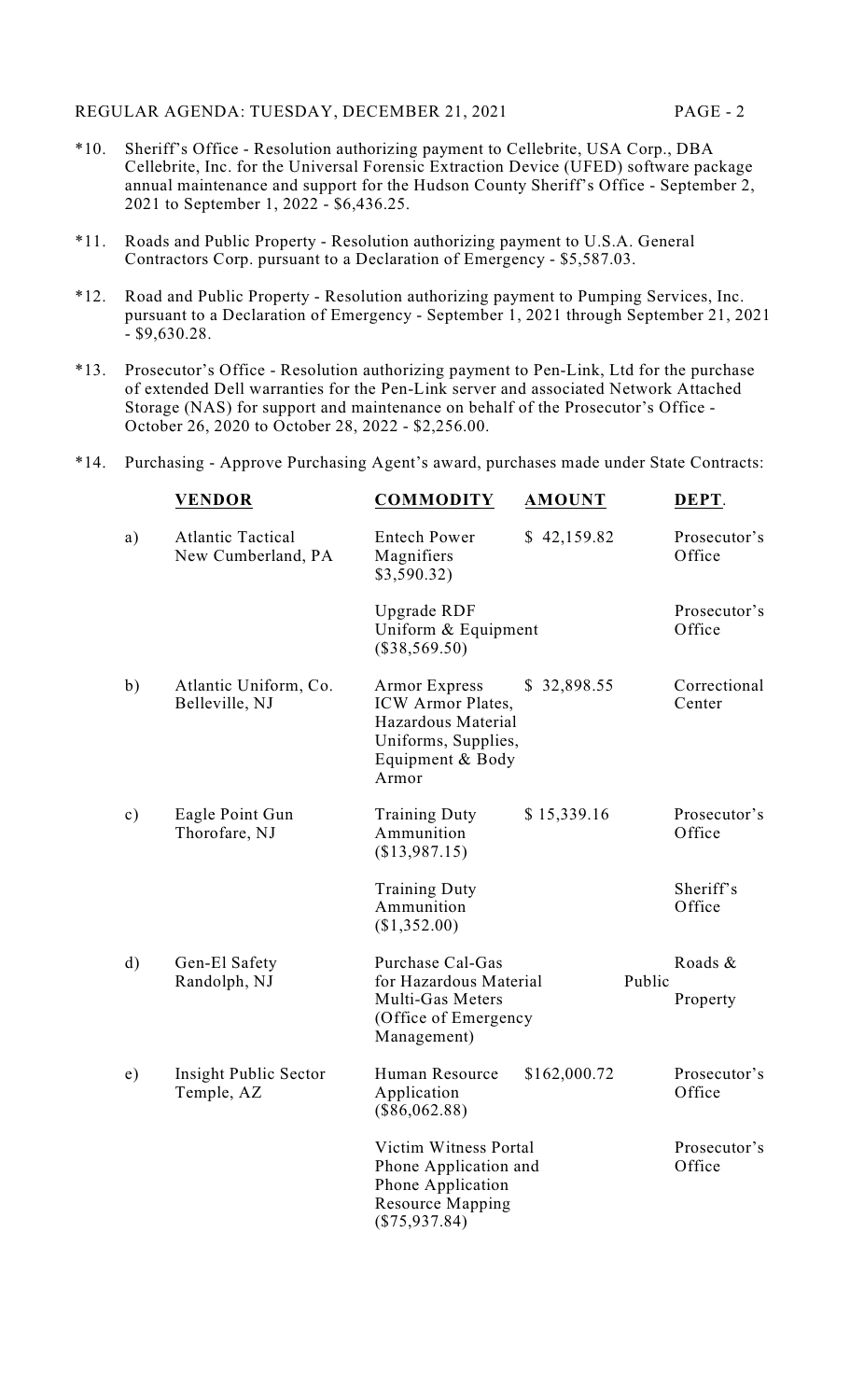# REGULAR AGENDA: TUESDAY, DECEMBER 21, 2021 PAGE - 3

|                  | <b>VENDOR</b>                                   | <b>COMMODITY</b>                                                       | <b>AMOUNT</b>  | DEPT.                         |
|------------------|-------------------------------------------------|------------------------------------------------------------------------|----------------|-------------------------------|
| f)               | Lawmen Supply<br>Pennsauken, NJ                 | Training<br>Ammunition<br>(\$19,829.55)                                | 21,829.55<br>S | Prosecutor's<br>Office        |
|                  |                                                 | Flashlights $\&$<br>Nightsticks<br>$(\$2,000.00)$                      |                | Sheriff's<br>Office           |
| g)               | Linde Gas Equipment<br>Danbury, CT              | Gases Medical<br>Speciality and<br>Industrial                          | \$18,000.00    | Various                       |
| h)               | Morpho USA, Inc.<br>Billrica, MA                | Live Scan<br>Fingerprint<br>System $&$<br>Printer                      | \$25,453.00    | Prosecutor's<br>Office        |
| $\mathbf{i}$     | Motorola Solutions<br>Woodcliff, NJ             | Radios, Batteries<br>& Battery Chargers<br>$(\$30,000.00)$             | \$590,778.38   | Prosecutor's<br>Office        |
|                  |                                                 | Maintenance P25<br>Digital Trunked<br>Radio System<br>$(\$560,778.38)$ |                | Roads &<br>Public<br>Property |
| j)               | Simonik Moving<br>Bound Brook, NJ               | Prosecutor's<br>Relocating<br>to Meadowview                            | \$31,026.00    | Roads &<br>Public<br>Property |
| $\bf k)$         | <b>Specialty Automotive</b><br>Saddle Brook, NJ | New Vehicle Lift                                                       | \$38,500.00    | Parks                         |
| $\left( \right)$ | Widmer Time Recorder<br>Hackensack, NJ          | Mailroom<br>Equipment<br>Maintenance                                   | 1,000.00<br>\$ | Prosecutor's<br>Office        |
| m)               | *W.B. Mason Co.<br><b>Secaucus</b> , NJ         | <b>Office Supplies</b>                                                 | \$30,000.00    | <b>Various</b>                |
|                  |                                                 | <b>TOTAL</b>                                                           | \$1,019,529.85 |                               |

#### **\*Denotes: Hudson County Vendor \*\*Denotes: MWBE**

\*15. Purchasing - Purchases made under Bergen County Cooperative Pricing System:

|    | <b>VENDOR</b>                       | <b>COMMODITY</b>                                                  | <b>AMOUNT</b> | DEPT.                     |
|----|-------------------------------------|-------------------------------------------------------------------|---------------|---------------------------|
| a. | **SHI International<br>Somerset, NJ | <b>Expansion of</b><br><b>Backup System</b><br>(S94, 814.00)      | \$416,612.40  | Prosecutor's<br>Office    |
|    |                                     | <b>Multi Factor</b><br><b>Solution for VDI</b><br>$(\$52,722.40)$ |               | Family<br><b>Services</b> |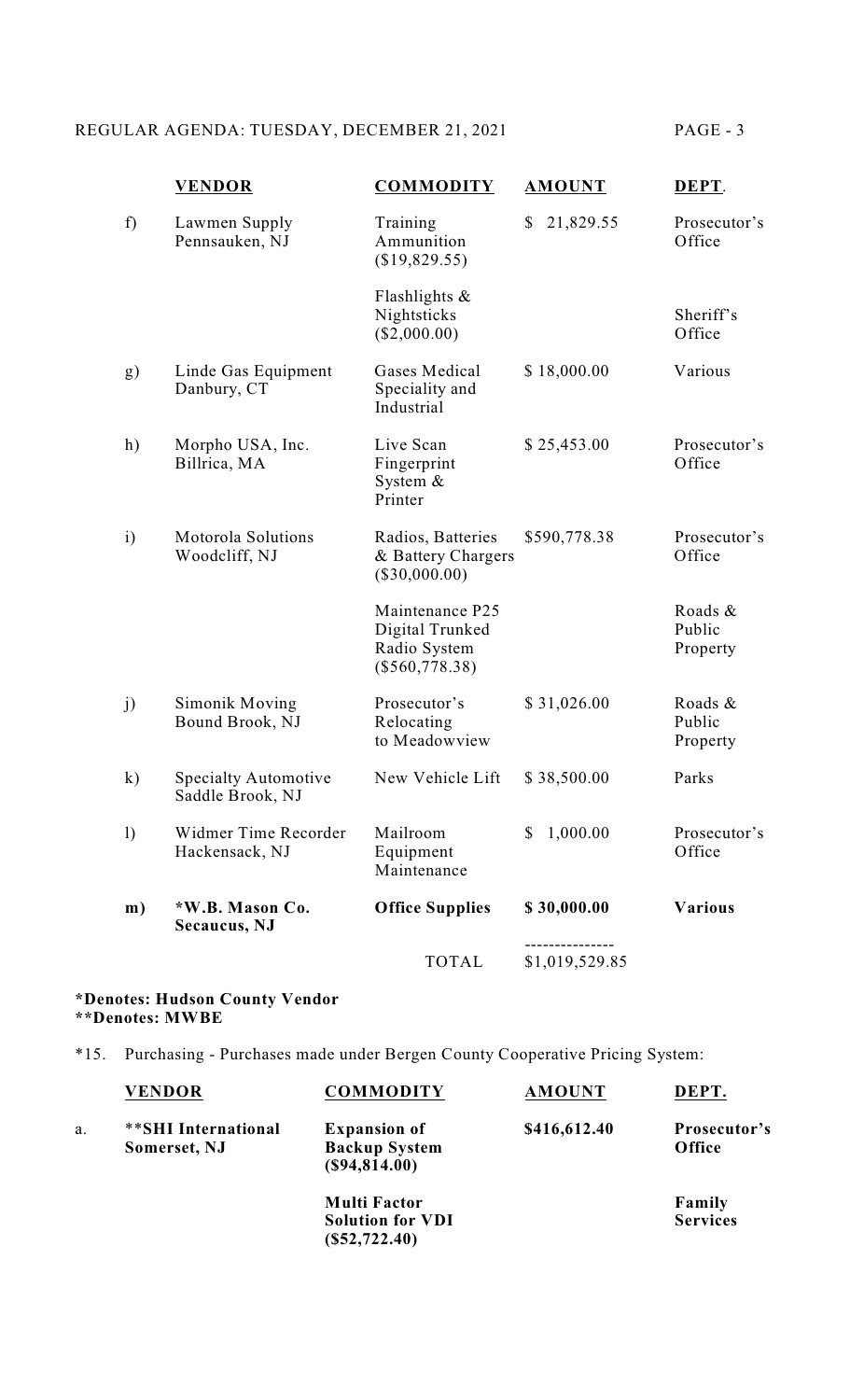| <b>VENDOR</b> | <b>COMMODITY</b>                                                   | <b>AMOUNT</b> | DEPT.                  |
|---------------|--------------------------------------------------------------------|---------------|------------------------|
|               | <b>Computers and</b><br><b>Associated Products</b><br>(S75,000.00) |               | <b>Various</b>         |
|               | <b>Network Engineering</b><br><b>Services</b><br>$($ \$194,076.00) |               | Prosecutor's<br>Office |
|               | <b>TOTAL</b>                                                       | \$416,612.40  |                        |
|               |                                                                    |               |                        |

#### **\*Denotes Hudson County Vendor \*\* Denotes MWBE**

\*16. Purchasing - Purchases made under the Educational Services Commission of New Jersey Pricing System, formally known as "The Middlesex Regional Educational Services Commission":

|               | <b>VENDOR</b>                                  | <b>COMMODITY</b>                                                                                            | <b>AMOUNT</b>               | DEPT.                                       |
|---------------|------------------------------------------------|-------------------------------------------------------------------------------------------------------------|-----------------------------|---------------------------------------------|
| a)            | Foley Inc.<br>Piscataway, NJ                   | <b>CAT 420E</b><br>Backhoe Repair                                                                           | \$11,178.10                 | Parks                                       |
| b)            | <b>Hudson County</b><br>Motors<br>Secaucus, NJ | Purchase $(3)$ 5 Ton<br>Western Star Cab &<br>Chassis to Replace<br>Aging Fleet                             | \$410,682.00                | Roads &<br>Public<br>Property               |
| $\mathbf{c})$ | *Murray Paving<br>Hackensack, NJ               | Installation of<br><b>Maintenance Doors</b><br>at Correctional Center<br>$(\$17,983.89)$                    | \$167,942.49                | Roads<br>Public<br><b>Property</b>          |
|               |                                                | <b>Upgrade &amp; Replacement</b><br><b>Of Cell Doors at</b><br><b>Correctional Center</b><br>(\$149,958.60) |                             | Roads &<br><b>Public</b><br><b>Property</b> |
|               |                                                | TOTAL                                                                                                       | -----------<br>\$589,802.59 |                                             |

# **\* Denotes SBE**

\*17. Purchasing - Purchases made under Union County Cooperative Pricing System:

|    | <b>VENDOR</b>                       | <b>COMMODITY</b>                                                                                                                                                                       | <b>AMOUNT</b> | DEPT.                  |
|----|-------------------------------------|----------------------------------------------------------------------------------------------------------------------------------------------------------------------------------------|---------------|------------------------|
| a) | <i>*Johnston G.P.</i><br>Kearny, NJ | <b>Telecommunications</b><br><b>Equipment &amp; Service</b><br>$($ \$100,000.00)                                                                                                       | \$453,138.23  | <b>Various</b>         |
|    |                                     | <b>Installation of New</b><br><b>Telecommunication System/</b><br><b>Solution on the Hudson County</b><br><b>Prosecutor's Mobile Interview</b><br>and Command Center<br>(S18, 483, 73) |               | Prosecutor's<br>Office |
|    |                                     | <b>Cabling and Installation</b><br>for New Smart Board,<br><b>Phones, and Computers</b><br>for New Workstations<br>(\$16,248.38)                                                       |               | Register's<br>Office   |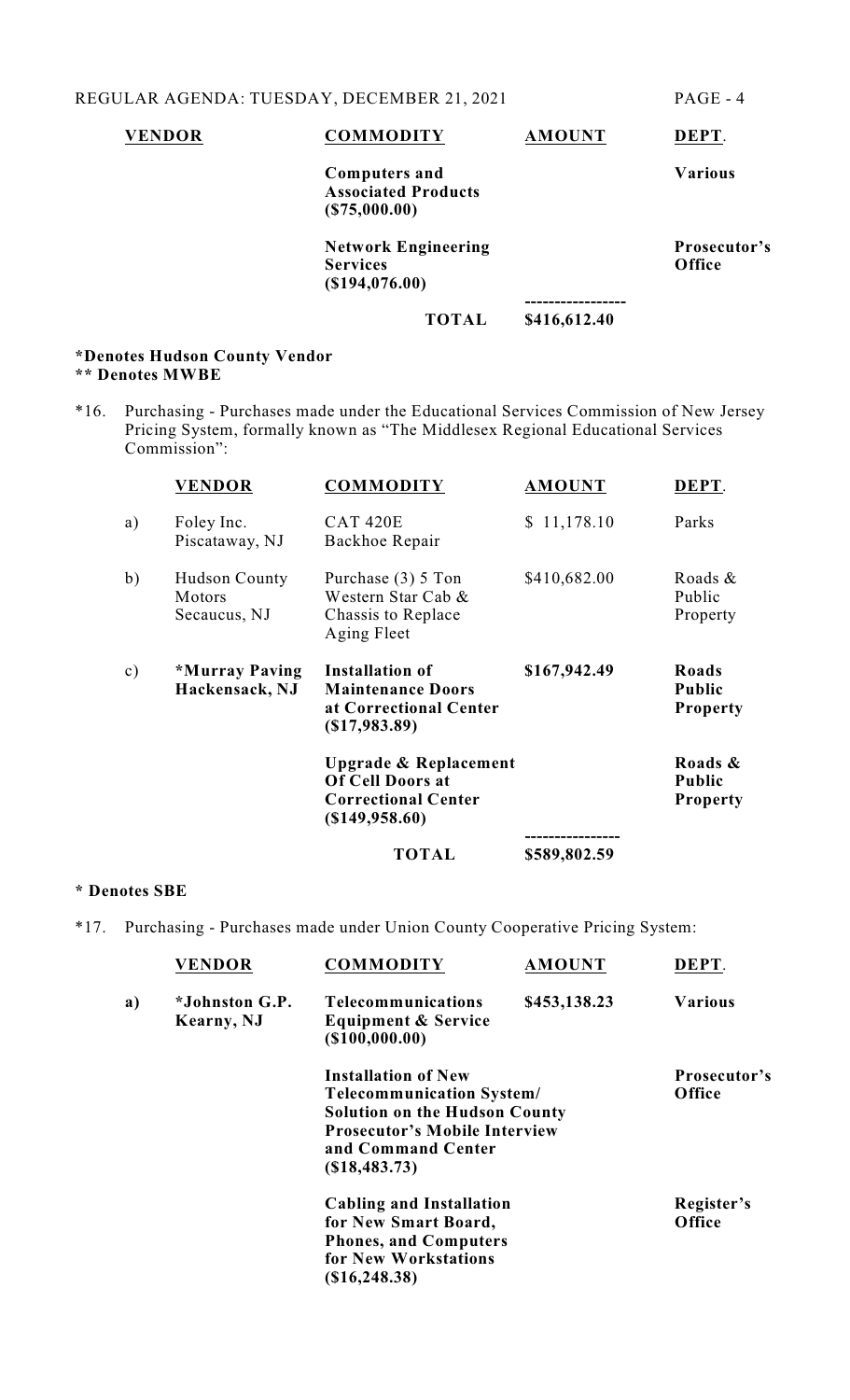#### **VENDOR COMMODITY AMOUNT DEPT**.

# **Video Visitation Solution**<br> **Solution**<br> **Solution**<br> **Solution**<br> **Center for Correctional Center (\$239,475.74)**

**Cabling and Data Lines Sheriff's for Housing and Charging Office of the Body Worn Cameras (\$78,930.38)**

#### **---------------- TOTAL \$453,138.23**

#### **\*Denotes: Hudson County Vendor**

- \*18. Purchasing Approve Purchasing Agent's Awards:
	- a) Lock and Lock Repairs Two (2) Responsive Replies Two (2) Year Period Hoboken Lock and Supply Co. - contract shall not exceed - \$17,100.00.
	- b) To purchase Two (2) Eight (8) Passenger Minibuses with Two (2) Wheelchair Accessible Positions - Rohrer Enterprises, Inc., D/B/A Rohrer Bus Sales - contract shall not exceed \$151,752.00.
	- c) Request for Funds Janitorial Supplies Spruce Industries -

| <b>Original Contract Amount</b>   | \$15,444.38 |
|-----------------------------------|-------------|
| Contract Addition #1              | \$30,650.00 |
| <b>Additional Funds Requested</b> | \$25,000.00 |
|                                   |             |

New Contract Amount \$71,094.38

d) Request for Funds - Medical Surgical Supplies - JML Medical Inc.:

| Original Contract Amount          | \$37,253.84 |
|-----------------------------------|-------------|
| Contract Addition No. 1           | \$3,000.00  |
| Contract Addition No. 2           | \$2,500.00  |
| Contract Addition No. 3           | \$16,000.00 |
| <b>Additional Funds Requested</b> | \$7,000.00  |
|                                   |             |
| New Contract Amount:              | \$65,753.84 |

e) Request for Funds - COVID-19 PPE Supplies Countywide - Bespoke Health, LLC:

| <b>Original Contract Amount</b> | \$4,967.45  |
|---------------------------------|-------------|
| Contract Addition No. 1         | \$11,200.00 |
|                                 |             |

- New Contract Amount \$16,167.45
- \*19. Finance and Administration Resolution amending Resolution No. 76-2-2021 and adding additional funds to a contract with Hudson Community Enterprises, Inc. for the shredding of files and records for various County offices - \$50,000.00.
- \*20. Health and Human Services Resolution amending Resolution No. 717-12-2021 to extend contracts for Puertorriquenos Asociados for Community Organization (PACO) and Second Home for one month - January 1, 2022 through January 31, 2022 - \$26,441.00.
- \*21. Health and Human Services Resolution allocating CY'2022 Comprehensive Opioid, Stimulant and Substance Abuse Program (COSSAP) Funds to Horizon D.B.A. Alliance Community Health Care for Year Three of a Competitive Contracting Award Process - January 1, 2022 through September 30, 2022 - (\$63,225.00).
- \*22. Health and Human Services Resolution authorizing a Fair and Open Competitive Contract with Park Circle Technologies, LLC under the Ending the HIV Epidemic (EHE): A Plan for America Ryan White HIV/AIDS Program Parts "A" and "B" Grant - January 1, 2022 through February 28, 2022 - \$263,000.00.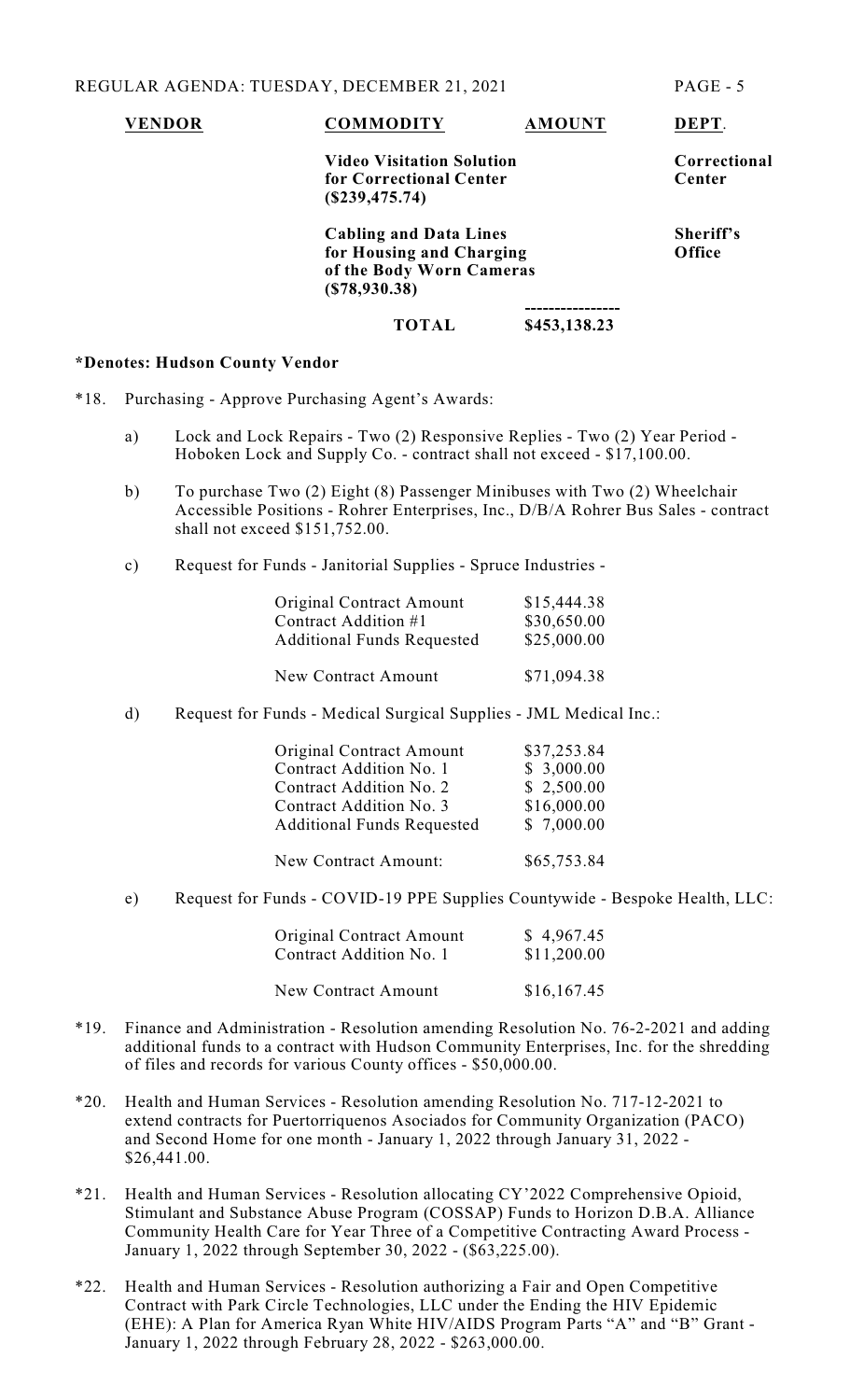- \*23. Health and Human Services Resolution approving the award of a Fair and Open Competitive Contract with Guazabara Insights LLC to implement the Hudson County Credible Messengers Program - January 1, 2022 through December 31, 2022 - \$500,000.00.
- \*24. Housing and Community Reintegration Resolution approving Year Two (2) of Fair and Open Competitive Contracts to six (6) providers for 2022 Homeless Prevention, Housing and Service Projects funded through the Hudson County Homelessness Trust Fund and Social Services for the Homeless (SSH) funding - January 1, 2022 to December 31, 2022 with the potential for three (3) additional years - \$2,070,100.00.
- \*25. Housing and Community Reintegration Resolution awarding Year Three (3) of a Fair and Open Competitive Contract with Educate the Block, LLC for Pre-Occupational Comprehensive Education and Employment Training Services for Pre-Release and Post-Release Adults - January 1, 2022 to December 31, 2022 - \$100,000.00.
- \*26. Housing and Community Reintegration Resolution approving Year Three (3) of a Fair and Open Competitive Contract with EMET Transitional Services, LLC for Housing and Reintegration Services - January 1, 2022 to December 31, 2022 - \$912,000.00.
- \*27. Family Services Resolution awarding Year Two (2) of Fair and Open Competitive Contracts with Visiting Homemaker Services of Hudson County, Inc., and Bayada Home Health Care, Inc., for Title XX Certified Home Health Care Services - January 1, 2022 through December 31, 2022 - \$400,000.00.
- \*28. Health and Human Services Resolution authorizing Year Two, Fair and Open Competitive Contracts with Various Providers and Contracts with Governmental Providers under CY'2022 Youth Services Commission, State/Community Partnership and Family Court Funds - January 1, 2022 through December 31, 2022 - \$1,150,157.00.
- \*29. Law Resolution awarding Professional Service Contract, Fair and Open Legal Services Jardim, Meisner & Susser, PC - January 1, 2022 to December 31, 2022 - \$50,000.00.
- \*30. Law Resolution awarding Professional Service Contract, Fair and Open Legal Services Chasan, Lamparello, Mallon & Cappuzzo, PC - January 1, 2022 to December 31, 2022 - \$350,000.00.
- \*31. Law Resolution awarding Professional Service Contract, Fair and Open Legal Services - Wanda Chin Monahan, LLC - January 1, 2022 to December 31, 2022 - \$50,000.00.
- \*32. Law Resolution awarding Professional Service Contract, Fair and Open to Wilentz, Goldman & Spitzer, PA - Legal Services Bond Counsel -January 1, 2022 to December 31, 2022.
- \*33. Law Resolution awarding Professional Service Contract, Fair and Open Legal Services McManimon Scotland & Baumann, LLC - January 1, 2022 to December 31, 2022 - \$25,000.00.
- \*34. Law Resolution approving the Professional Services Contract, Fair and Open for the provision of Legal Services - Outside Counsel Condemnation and Eminent Domain Matters - \$30,000.00.
- \*35. Law Resolution awarding Professional Service Contract, Fair and Open Legal Services Rose Tubito, Esq. - January 1, 2022 to December 31, 2022 - \$50,000.00.
- \*36. Law Resolution awarding Professional Service Contract, Fair and Open Legal Services White and Williams, LLP (\$125,000.00) and DeCotiis, Fitzpatrick, Cole & Giblin, LLC (\$125,000.00) - January 1, 2022 to December 31, 2022 - \$250,000.00.
- \*37. Law Resolution approving a Professional Services Contract, Non-Fair and Open with Cleary Giacobbe Alfieri Jacobs Legal Services - \$75,000.00.